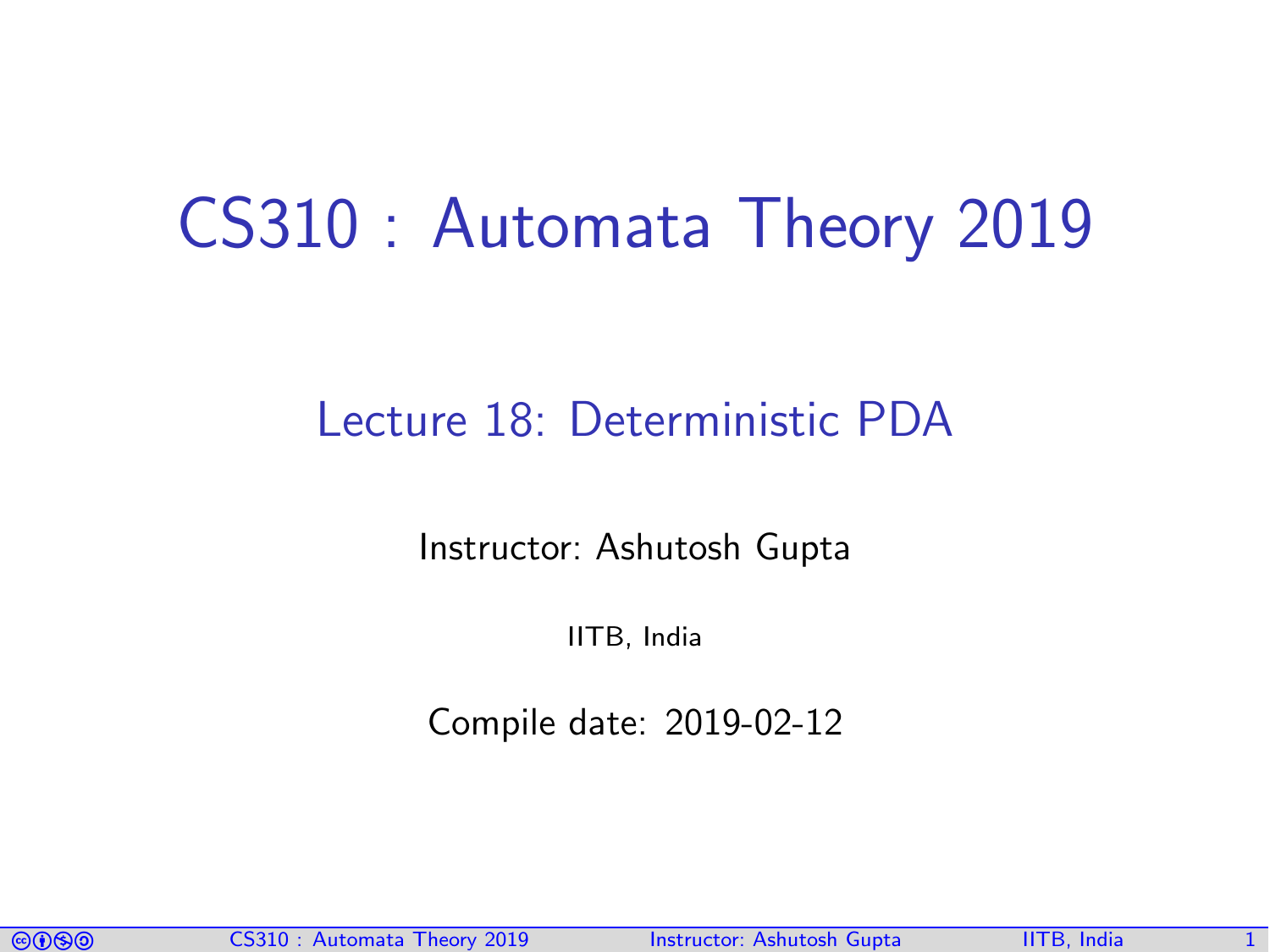## <span id="page-1-0"></span>Topic 18.1

### [PDA to CFG](#page-1-0)

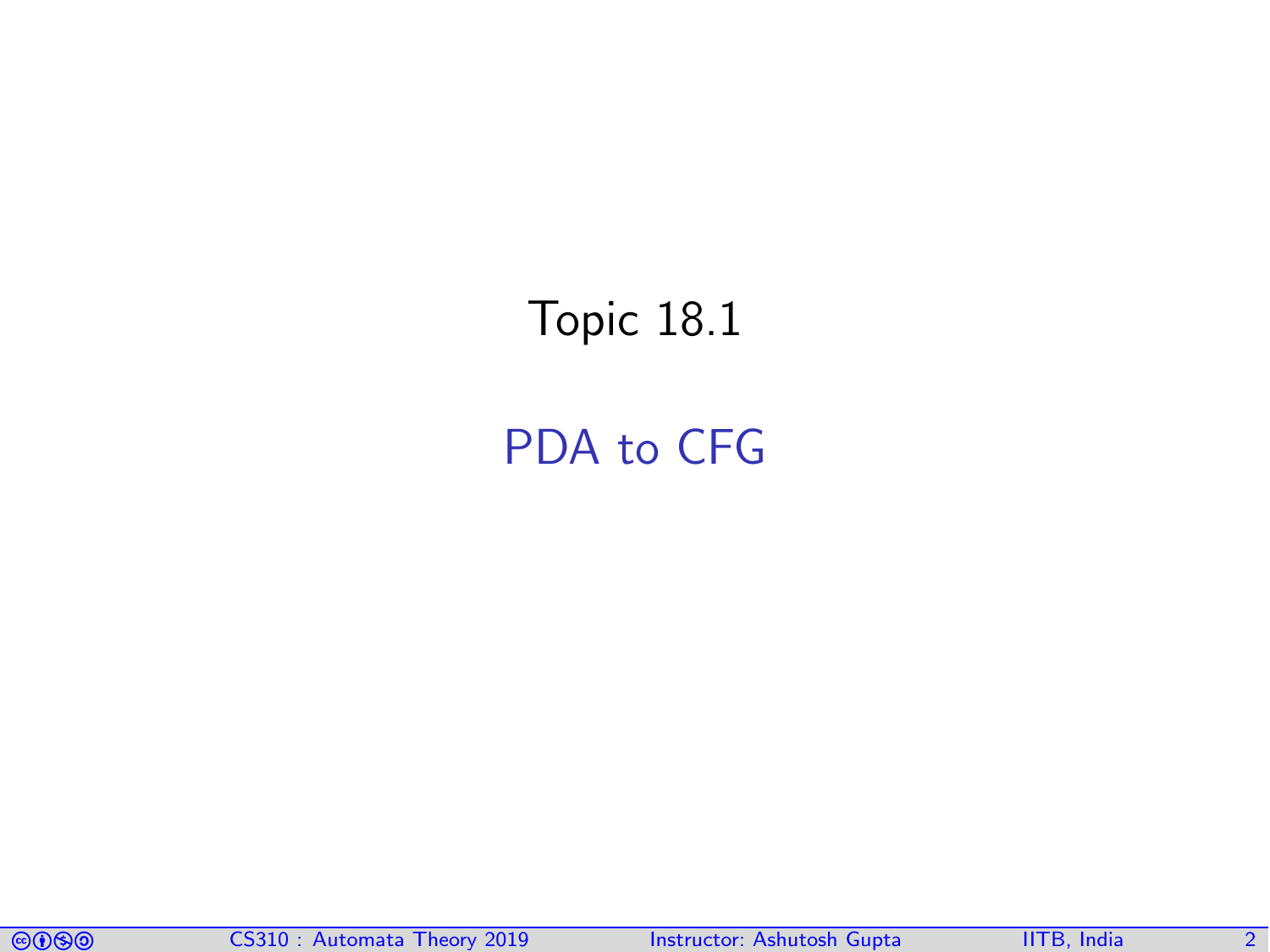### PDA to CFG

#### Theorem 18.1

<span id="page-2-0"></span>Let  $A = (Q, \Sigma, \Gamma, \delta, q_0, Z_0, \{\})$  be a PDA. Then, there is a CFG grammar  $G = (N, \Sigma, P, S)$  such that  $L^{\epsilon}(A) = L(G)$ .

#### Proof.

We construct the grammar  $G = (N, \Sigma, P, S)$  as follows.

Let 
$$
N = \{ [qBq'] \mid B \in \Gamma \text{ and } q, q' \in Q \} \cup \{S\}.
$$

For each  $(p, Y_1...Y_k) \in \delta(q, a, X)$  and  $r_1, ..., r_k \in Q$ , we add the following rule

$$
[qXr_k] \rightarrow a[pY_1r_1] \dots [r_{k-1}Y_kr_k] \in P
$$

We also need initialization rules, for each  $q \in Q$ 

$$
S\rightarrow [q_0Z_0q]\in P.
$$

#### Exercise 18.1

comata Theory 2019 Instructor: [Ashutosh Gupta](http://www.cse.iitb.ac.in/~akg/) IITB, India 3 a. How many nonterminals? b. How many transitions?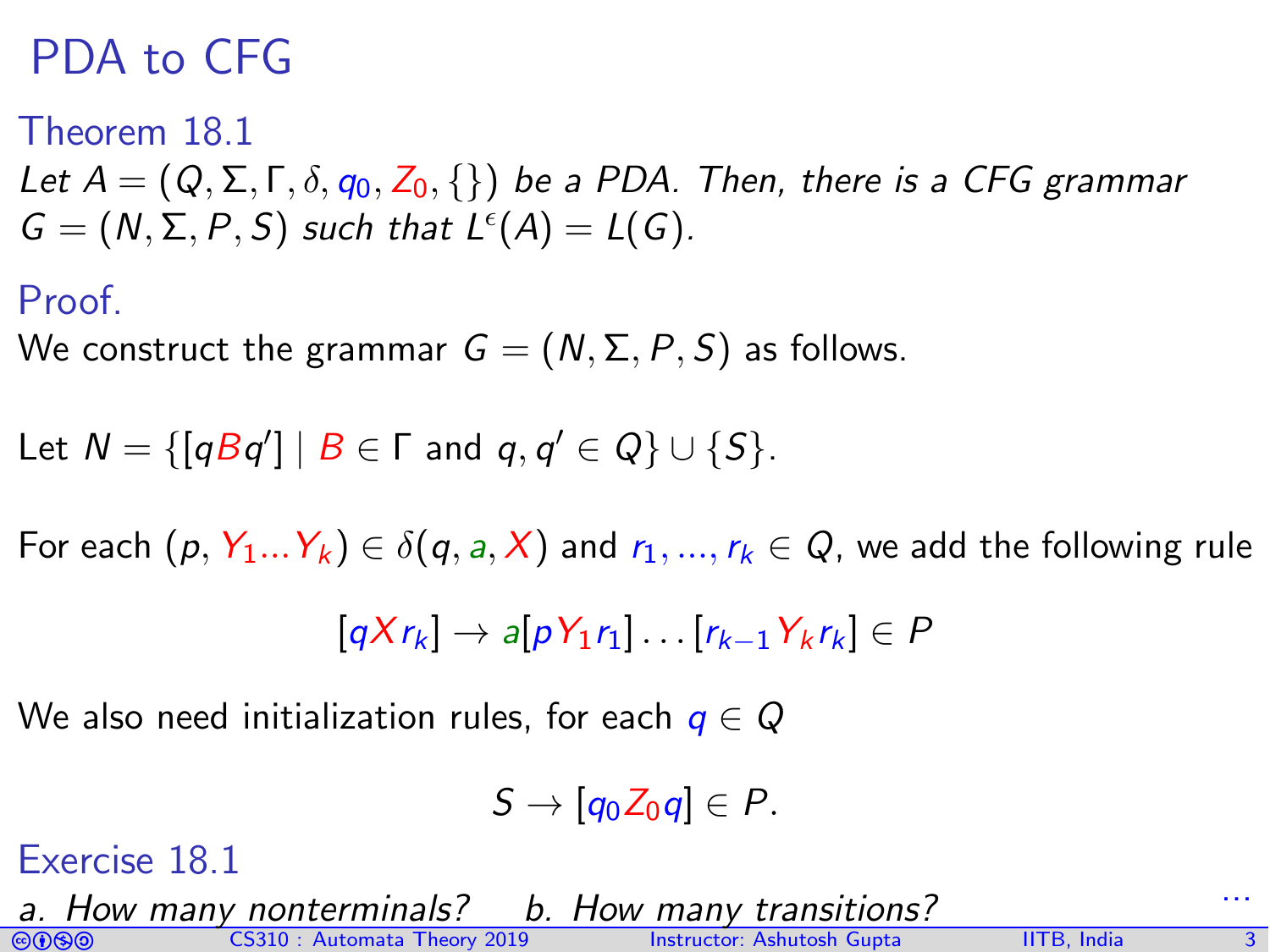### Example: PDA to CFG

Example 18.1

Consider PDA  $A = (\{q_0, q_1, q_2\}, \{0, 1\}, \{Z_0, 1\}, \delta, q_0, Z_0, \{\})$ 



We construct CFG,  $(N, \Sigma, P, S)$  as follows

 $N = \{S, [q_0Z_0q_0], [q_0Z_0q_1], [q_0Z_0q_2], ..., [q_21q_0], [q_21q_1], [q_21q_2]\}$ 

Exercise 18.2 What is the size of N?

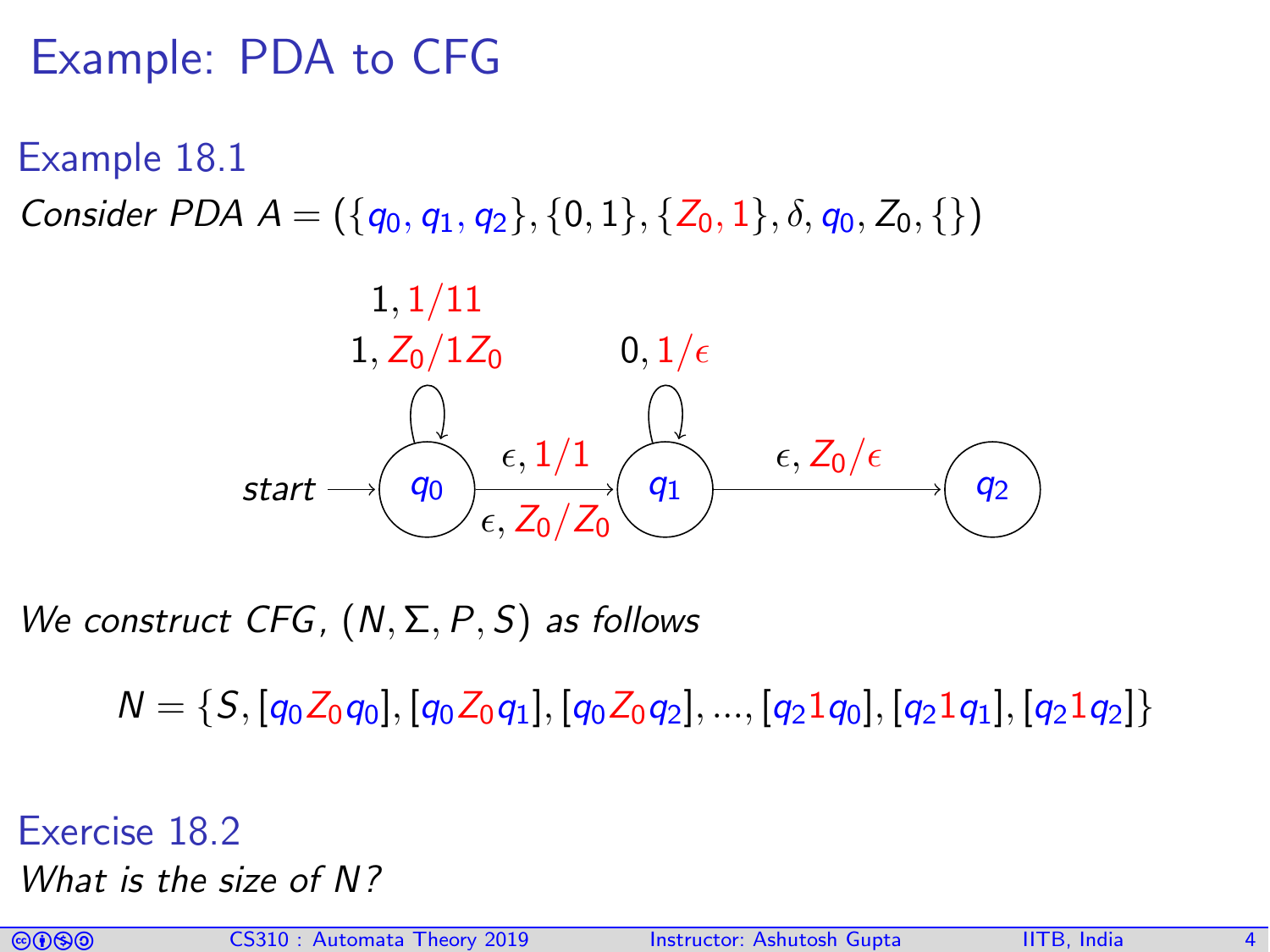Example : PDA to CFG (contd.)

Due to transition  $(q_0, 1Z_0) \in \delta(q_0, 1, Z_0)$ , P contains

- $\triangleright$   $[q_0Z_0q_1] \rightarrow 1[q_01q_2][q_2Z_0q_1]$
- $\triangleright$   $[q_0Z_0q_0] \rightarrow 1[q_01q_0][q_0Z_0q_0]$
- $\blacktriangleright$  ... How many more?

Due to transition  $(q_1, \epsilon) \in \delta(q_1, 0, 1)$ , P contains

- $\blacktriangleright$   $|q_11q_1| \rightarrow 0$
- $\blacktriangleright$  ... How many more?

P also contains the following start transitions

- $\blacktriangleright$  S  $\rightarrow$  [g<sub>0</sub>Z<sub>0</sub>g<sub>2</sub>]
- $\blacktriangleright$  ... How many more?

#### Exercise 18.3

Give rules in P due to transition  $(q_1, 1) \in \delta(q_0, \epsilon, 1)$ 

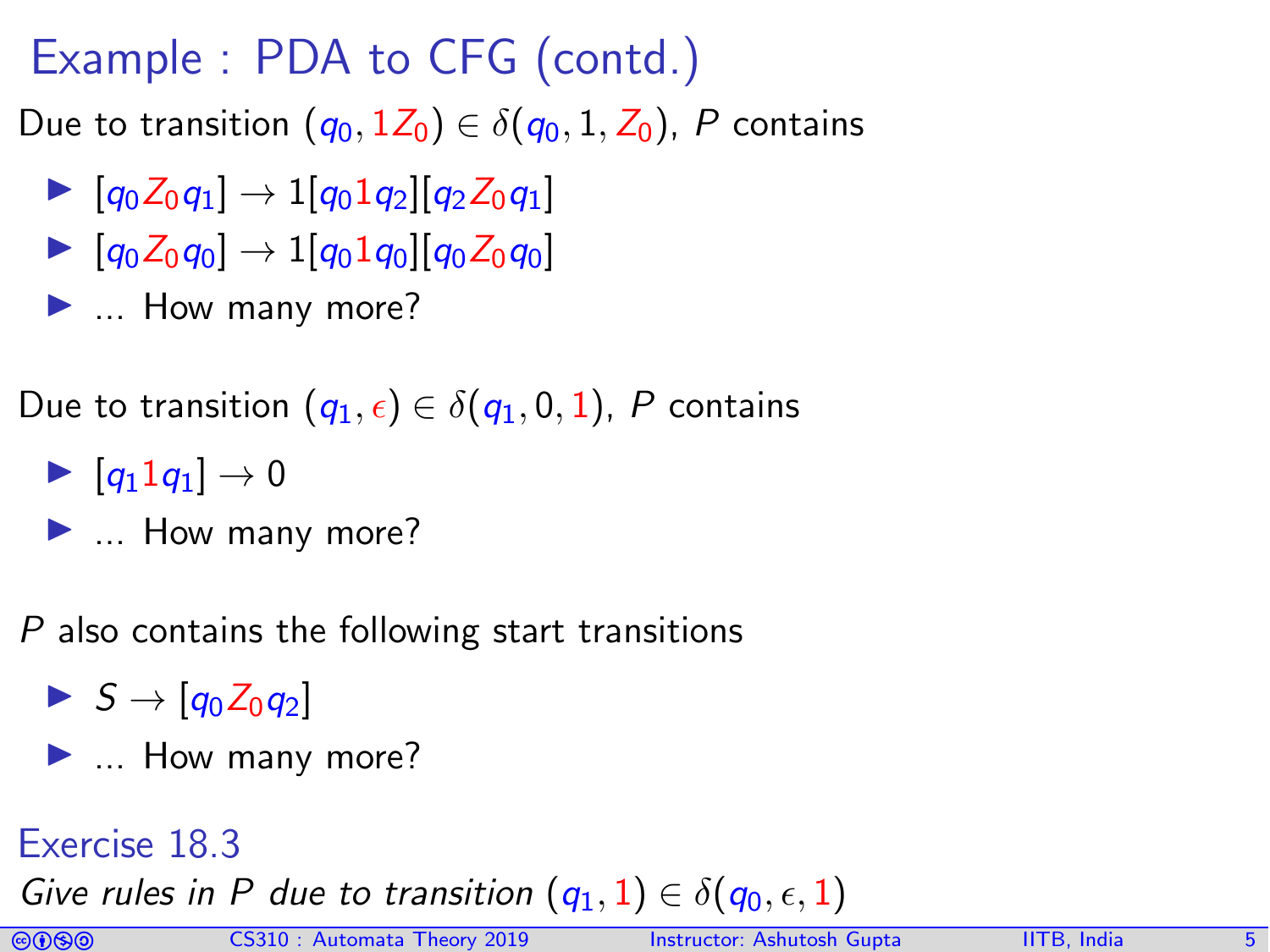### PDA to CFG II

Proof(contd.).

We only<sub>(why?)</sub> need to prove

$$
[qXp] \stackrel{*}{\Rightarrow} w \text{ iff } (q, w, X) \vdash^{*}(p, \epsilon, \epsilon).
$$

 $(\Leftarrow)$ Let us suppose  $(q, w, X) \vdash^{*}(p, \epsilon, \epsilon)$ . We show  $[qXp] \stackrel{*}{\Rightarrow} w$  by induction on the number of moves of A.

#### base case:

Single step. Then  $(p, \epsilon) \in \delta(q, w, X)$ , where  $w \in \Sigma \cup \{\epsilon\}.$ By the construction of G,  $[qXp] \to w \in P$ . Therefore,  $[qXp] \stackrel{*}{\Rightarrow} w$ .

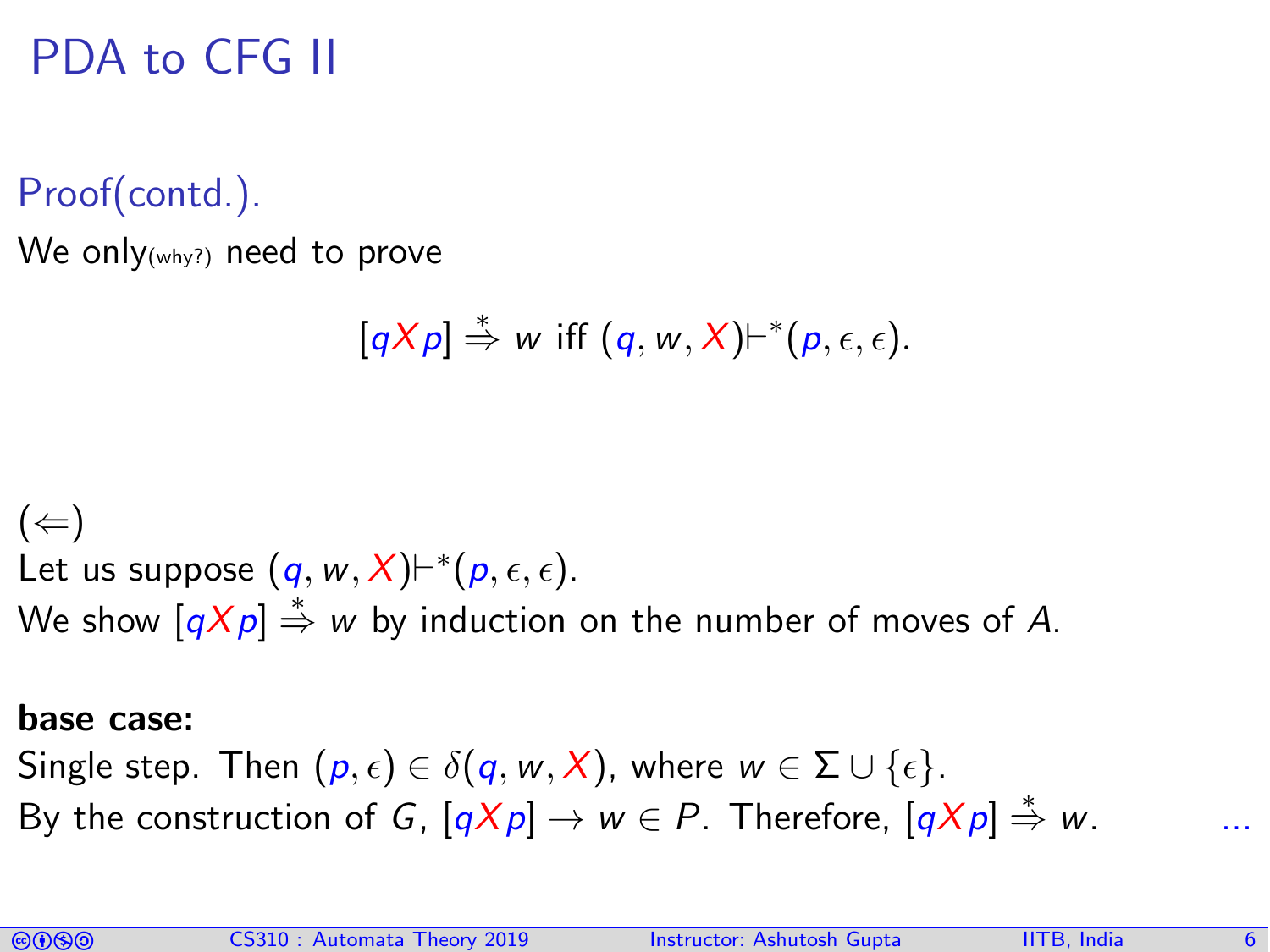## PDA to CFG III

### Proof(contd.).

#### induction step:

Let  $w = ax$ , where  $a \in \Sigma \cup \{\epsilon\}$ . Suppose,



 $Y_i$  has to be eventually popped. (why?)

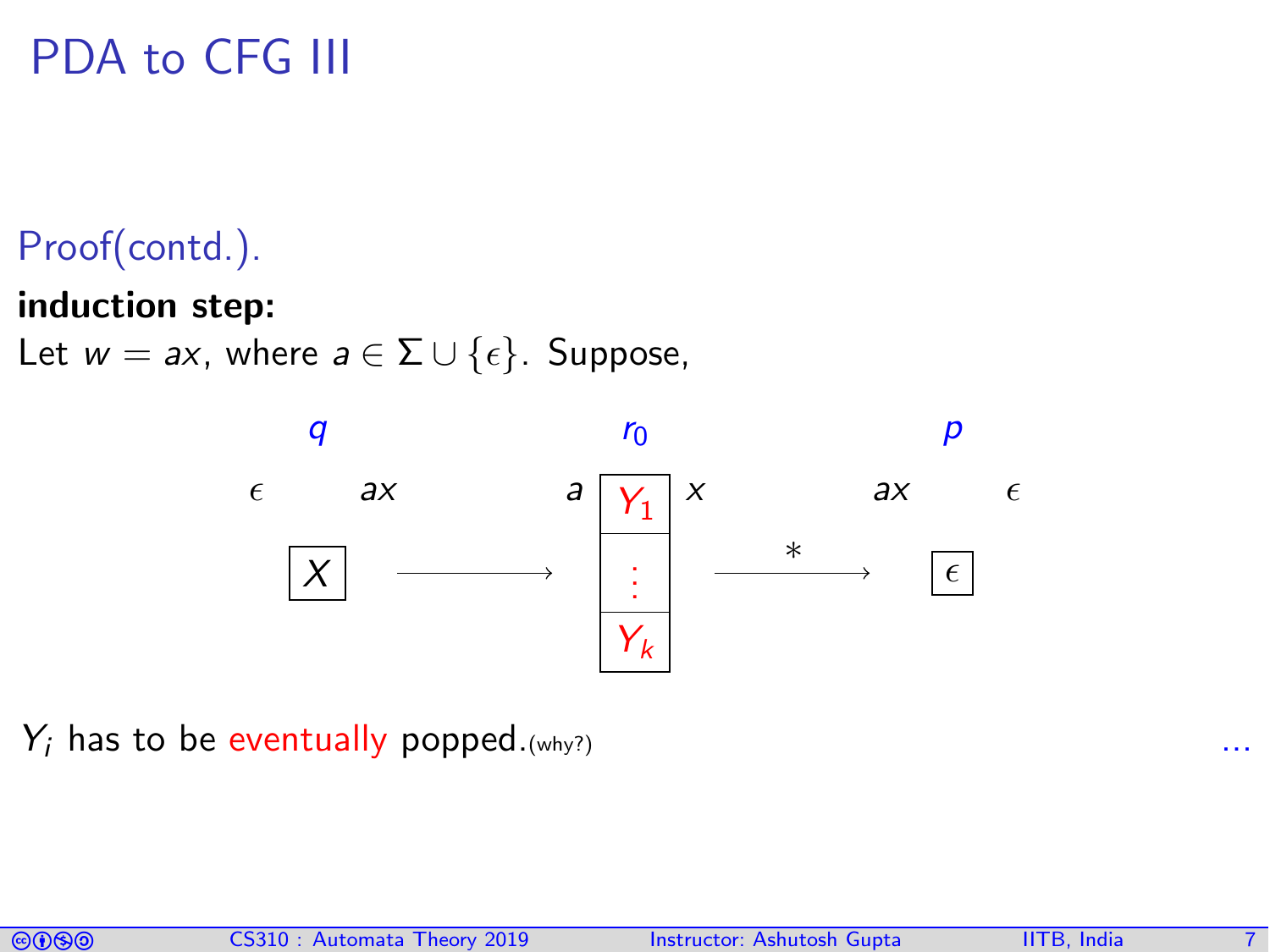PDA to CFG IV

Proof(contd.).

Let  $x = ax_1x_2...x_k$  and  $r_k = p$  such that



Therefore, we have  $(r_{i-1}, x_i, Y_i)$ ⊢ $^*(r_i, \epsilon, \epsilon)$  in less than  $n$  steps.(why?)

Due to induction hypothesis,  $[r_{i-1} Y_i r_i] \stackrel{*}{\Rightarrow} x_i$ . ...

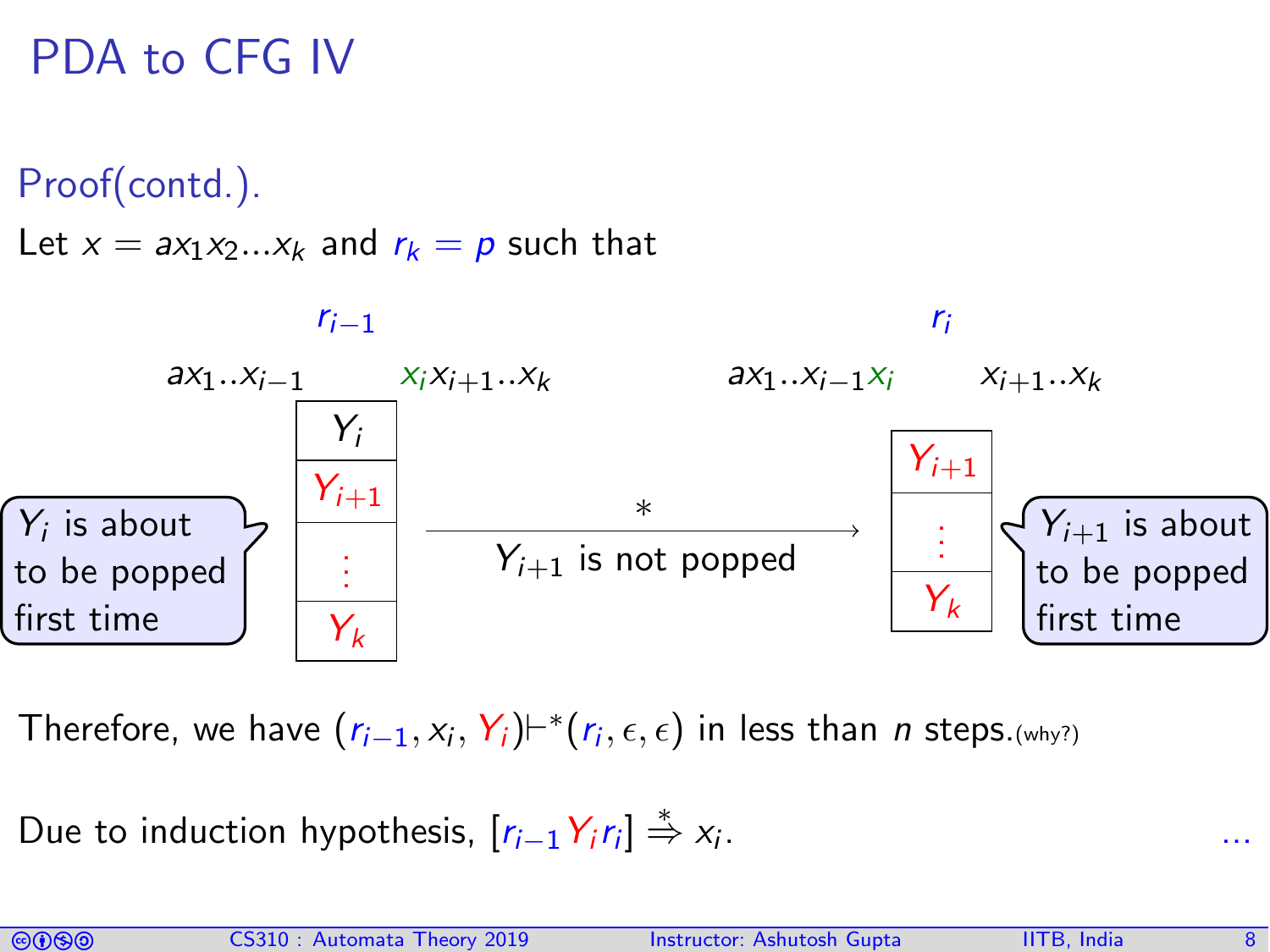## PDA to CFG V

### Proof(contd.).

Due to the properties of derivations

 $ax_1..x_{i-1}[r_{i-1}Y_ir_i][r_iY_{i+1}r_{i+1}].[r_{k-1}Y_kr_k] \stackrel{*}{\Rightarrow} ax_1..x_i[r_iY_{i+1}r_{i+1}].[r_{k-1}Y_kr_k]$ 

Due to the construction of the grammar, we must have

$$
[qXp] \Rightarrow a[r_0Y_1r_1] \cdot [r_{k-1}Y_kr_k].
$$

By stitching the above derivations, we obtain

 $[qXp] \stackrel{*}{\Rightarrow} w$ 

comata Theory 2019 Instructor: [Ashutosh Gupta](http://www.cse.iitb.ac.in/~akg/) IITB, India 90999  $(\Rightarrow)$ Since the above proof is fully reversible, we only need to play it backwards.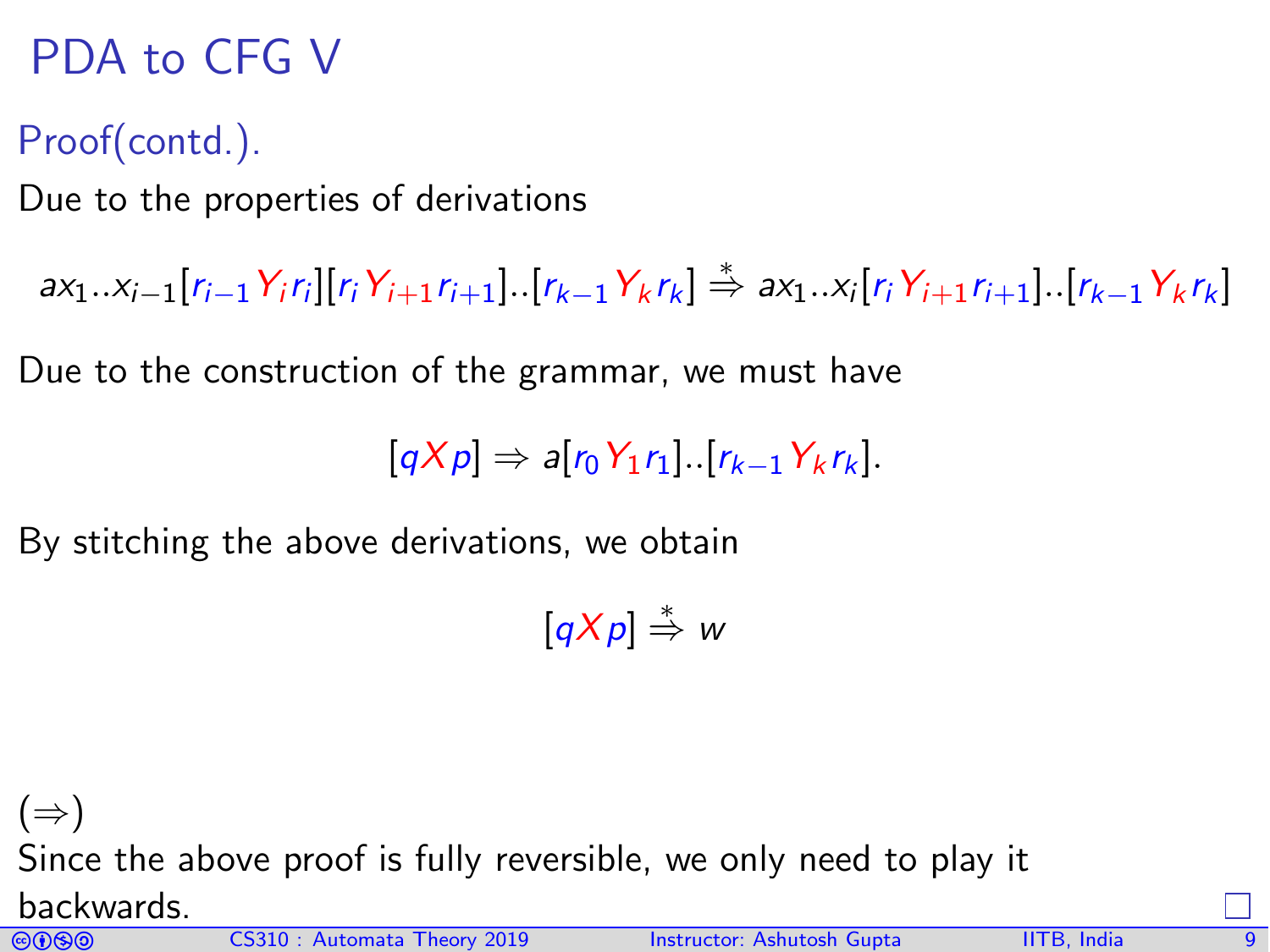### <span id="page-9-0"></span>Topic 18.2

### [Deterministic PDA](#page-9-0)

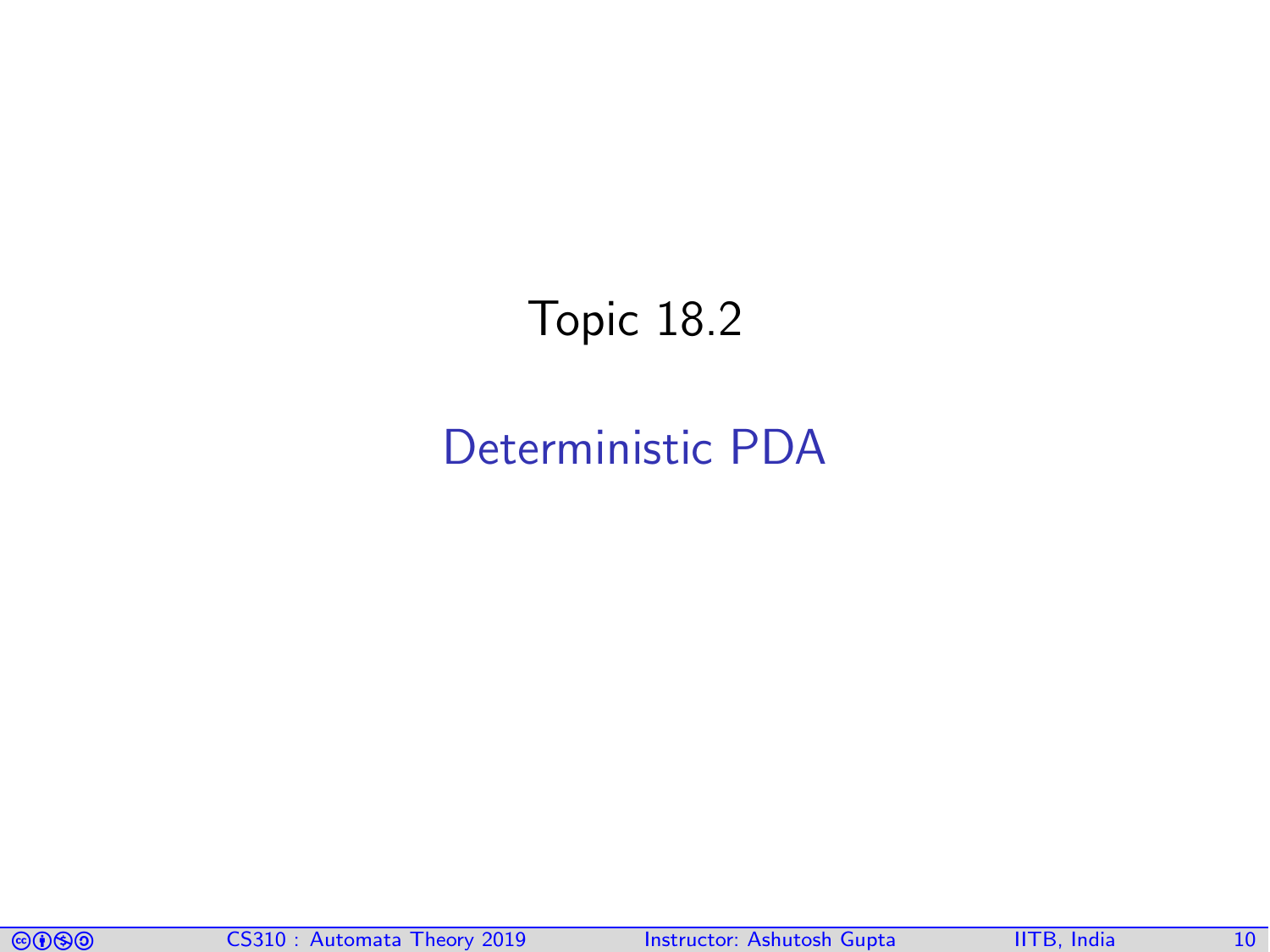### Deterministic PDA (DPDA)

#### Definition 18.1

A PDA  $A = (Q, \Sigma, \Gamma, \delta, q_0, Z_0, F)$  is deterministic if for each  $q \in Q$  and  $X \in Γ$ 

$$
\blacktriangleright |\delta(q,a,X)| \leq 1 \text{ for each } a \in \Sigma \cup \{\epsilon\}
$$

 $\triangleright$  if  $|\delta(q, a, X)| = 1$  for some  $a \in \Sigma$ , then  $|\delta(q, \epsilon, X)| = 0$ If there is spontaneous move, there is no other move

Commentary:

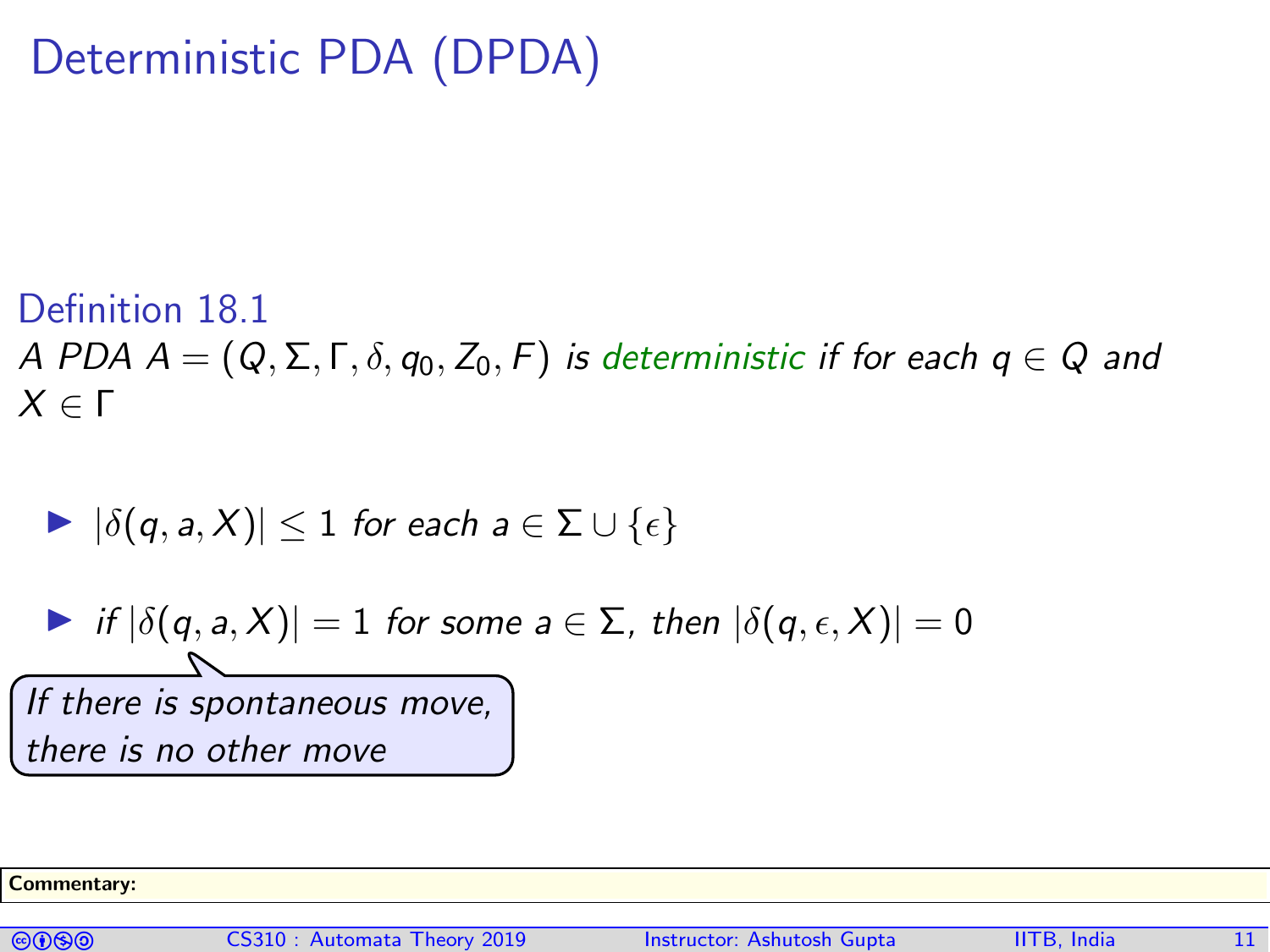### Power of DPDA

DPDA are distinctly less powerful than PDAs.

Formal proof is beyond the scope of this course!

#### Example 18.2

The following language can not be recognized by DPDA.

$$
L_{wwr} = \{ww^R|w \in \{0,1\}^*\}
$$

However  $\{wcw^R|w\in\{0,1\}^*\}$  can be recognized by the following DPDA.



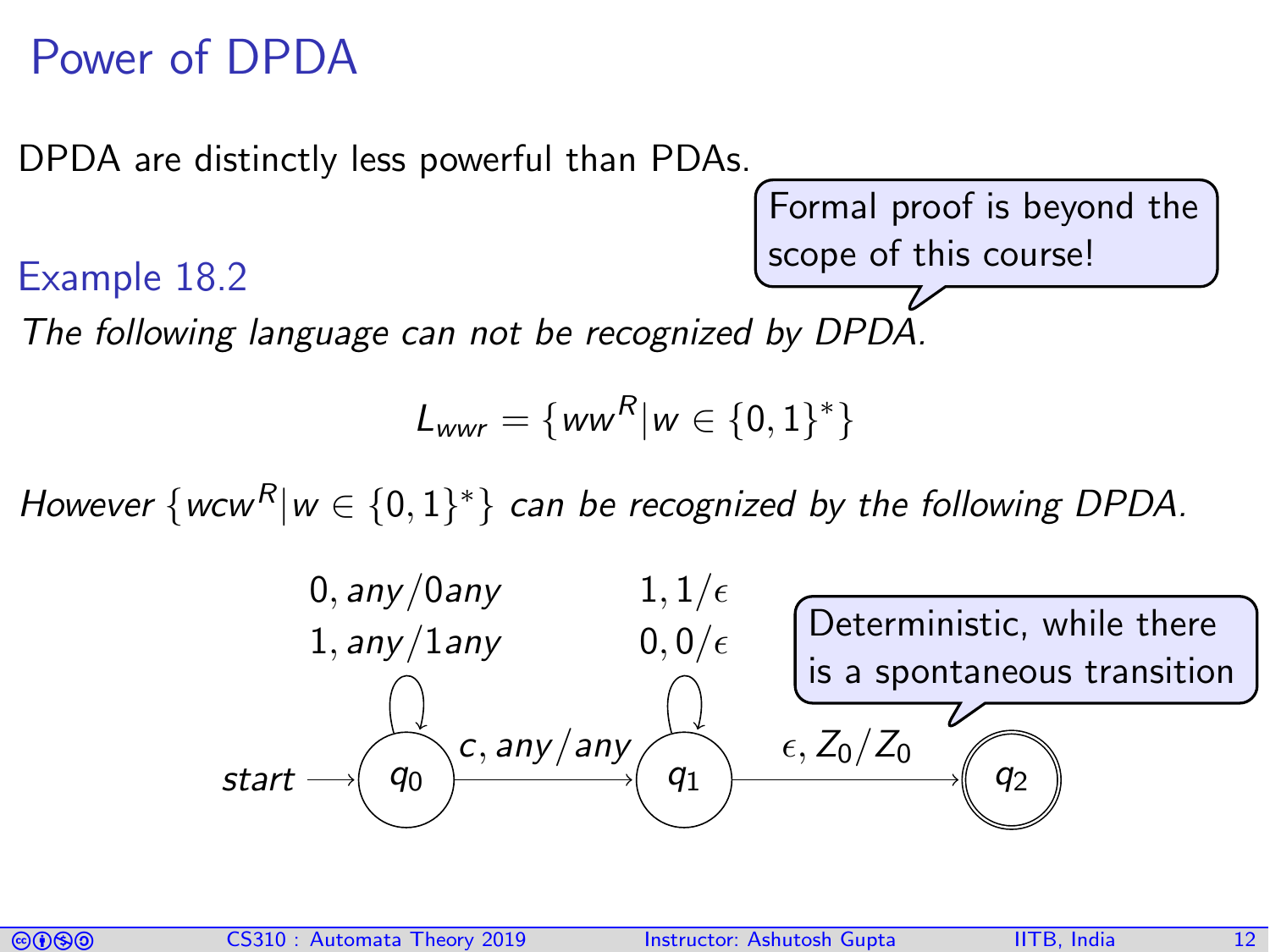## DPDA and regular languages

DPDA recognized some languages that are not regular (the previous example).

Exercise 18.4 Show that if L is a regular language, then  $L = L(P)$  for some DPDA P.

Exercise 18.5 Give a (regular) language L such that no DPDA recognizes it by empty stack?

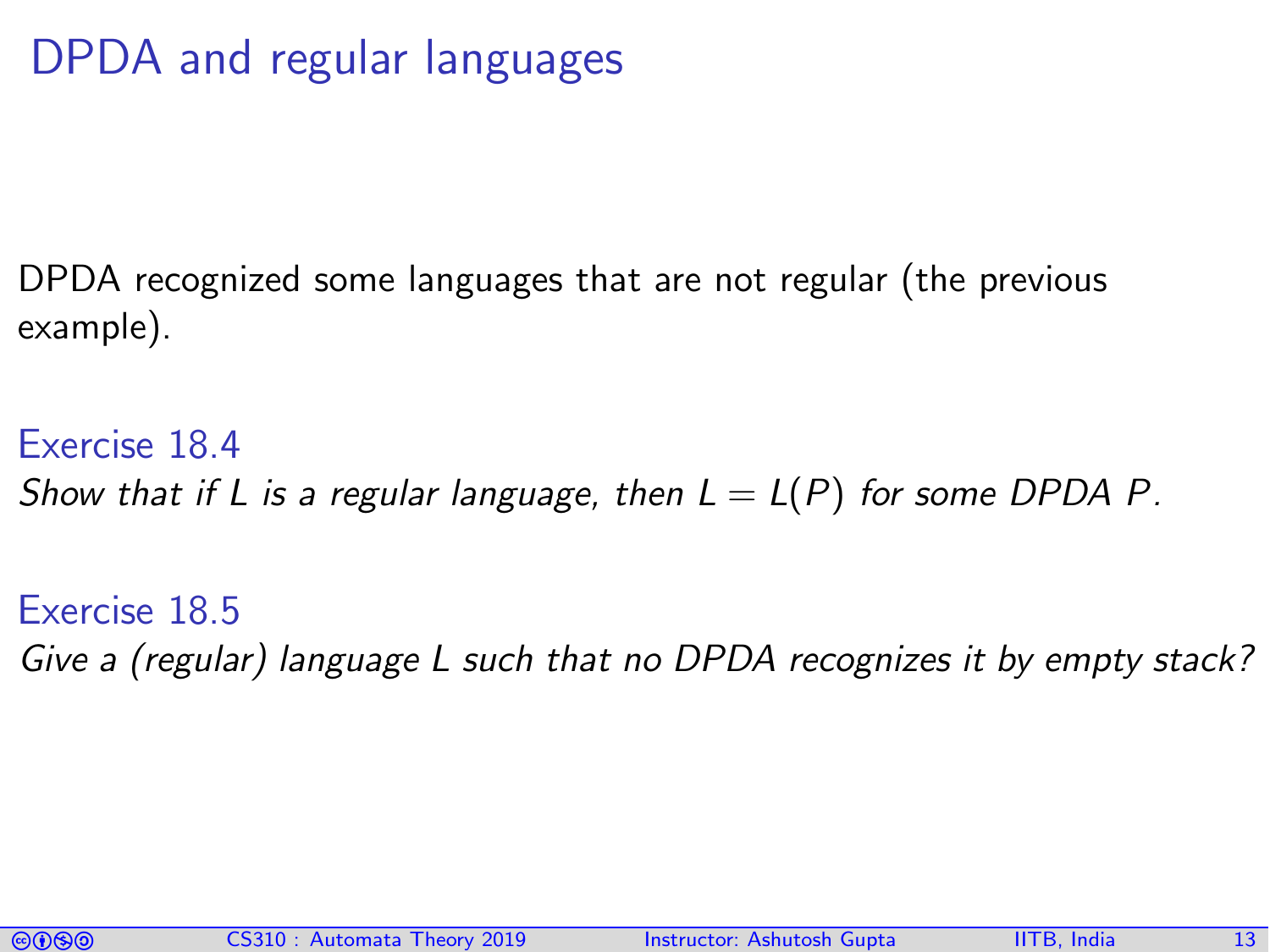## Prefix property

#### Definition 18.2

A language L has prefix property if there are no two  $x, y \in L$  such that x is a prefix of y.

#### Example 18.3

- ►  $\{ww^R|w \in \{0,1\}^*\}$  has prefix property
- ▶ 0<sup>\*</sup> does not have prefix property

#### Exercise 18.6

Do the following languages have prefix property?

 $\blacktriangleright$  {101, 1001}  $\blacktriangleright$  {101, 1011}  $\blacktriangleright \{ww^R|w \in \{0,1\}^*\}$  $\blacktriangleright$   $\epsilon \in L$  and  $|L| > 1$ 

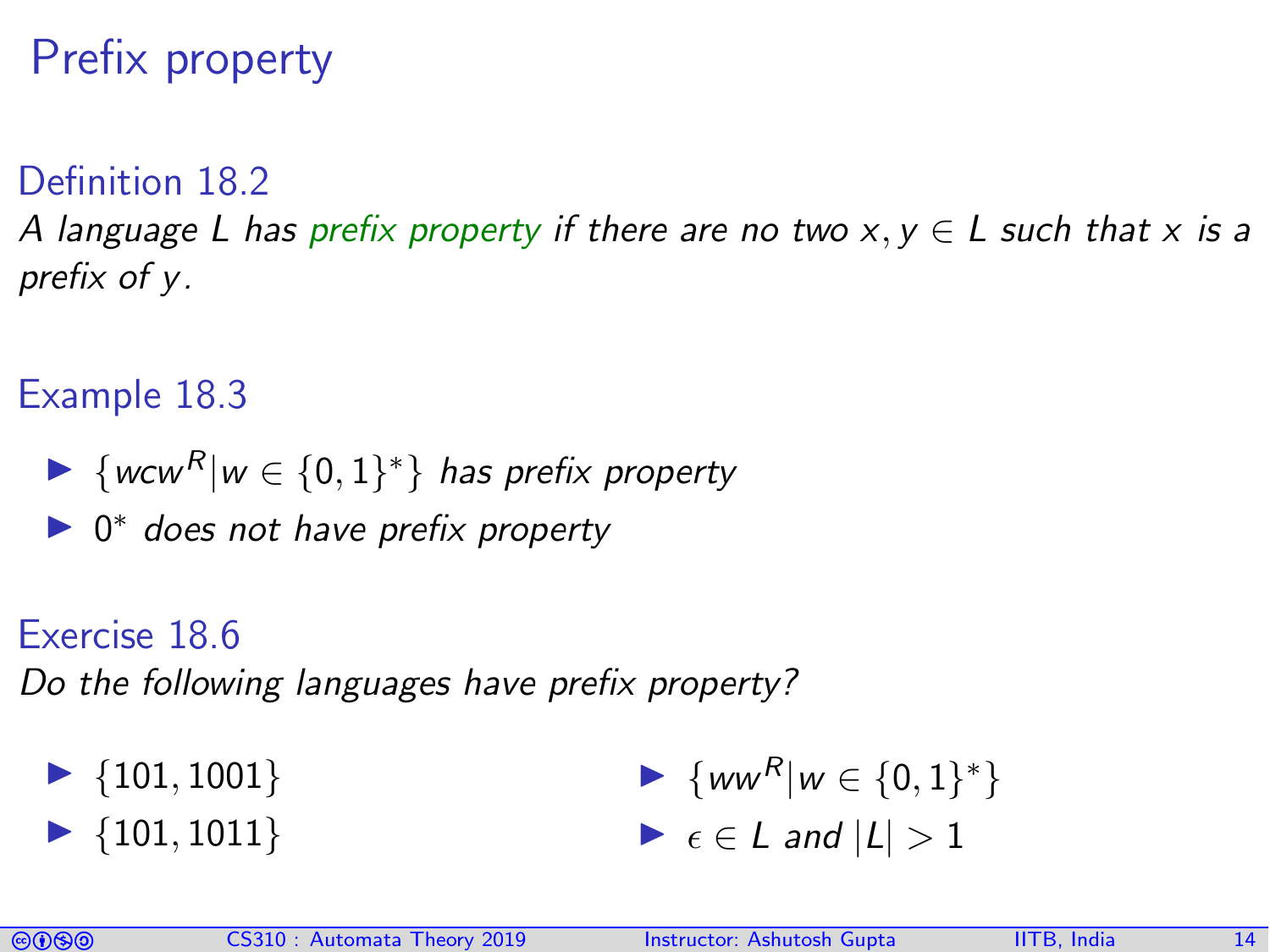Prefix property and empty stack recognition

<span id="page-14-0"></span>Theorem 18.2 A language L is L $^{\epsilon}(P)$  for some DPDA P iff L has the prefix property and  $L = L(P')$  for some DPDA P'.

```
Proof
(\Rightarrow)Let distinct x, y \in L such that x is prefix of y.
P gets stuck after x. no way to accept \gamma. Contradiction.
```
The usual construction for "by final state" automaton preserves determinism.

 $(\Leftarrow)$ There must be no useful outgoing transitions from accepting states. Therefore, we can delete them if there are any. Now we can use the usual construction to obtain "by empty stack" DPDA P from  $P'$ .

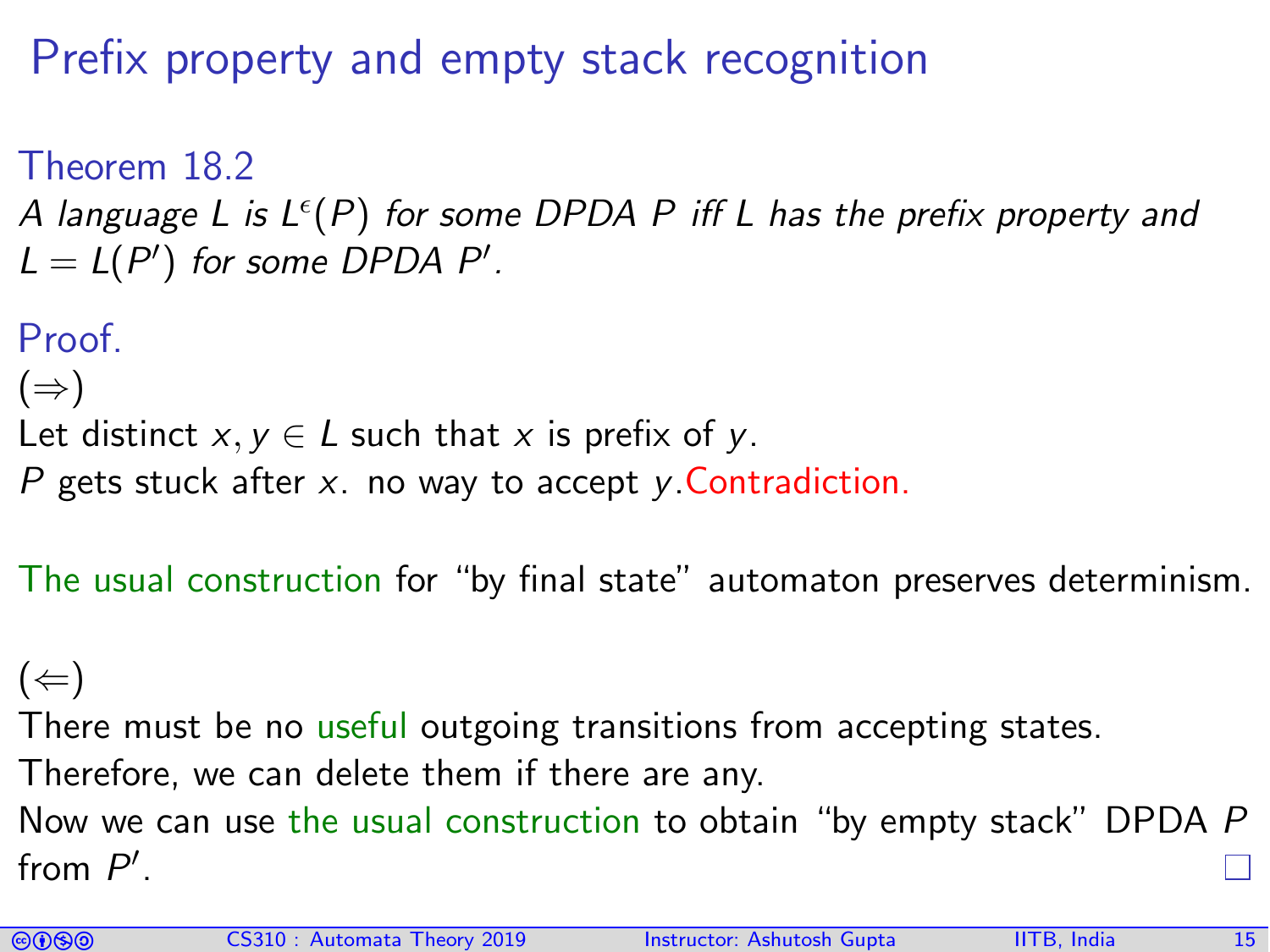## Unambiguous grammar and DPDA

We can prove that the languages recognized by DPDA are not inherently ambiguous.

However, the reverse does not hold.

#### Example 18.4

The following is an unambiguous grammar for  $L_{wwr}$ , which cannot be recognized by a DPDA.

 $S \rightarrow 0S0$  | 1S1 |  $\epsilon$ 

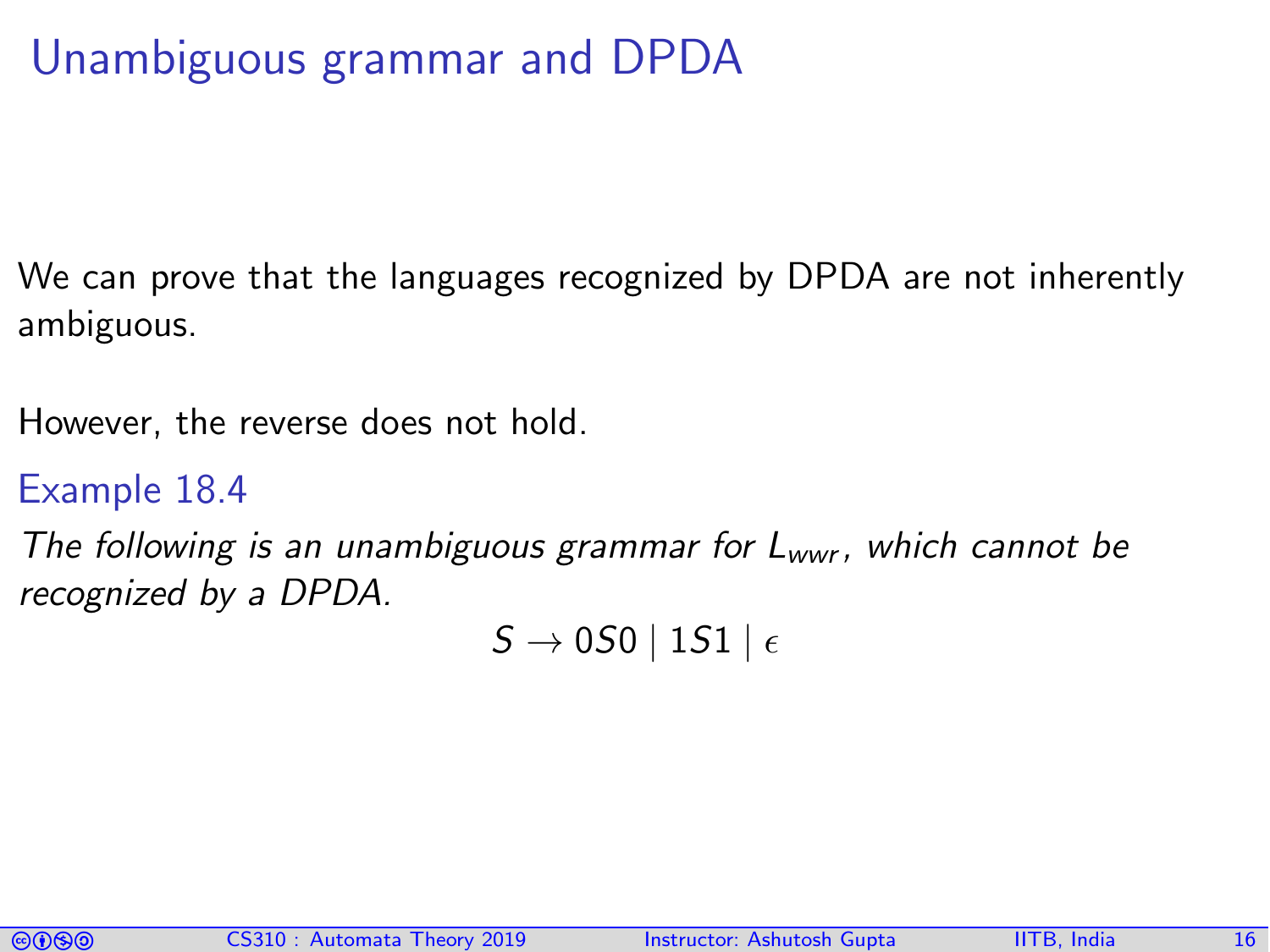## Unambious grammars for DPDA

Theorem 18.3

<span id="page-16-0"></span>If language  $L = L^{\epsilon}(P)$  for some DPDA P, then L has an unambiguous grammar.

### Proof.

Due to theorem [18.1,](#page-2-0) we construct a grammar that G such that  $L(G) = L$ .

claim: G is unambiguous

Consider  $w \in L$ .

There is exactly one run of  $P$  on  $w$ .

Therefore, at each step at least one of the production rules can be applied on the leftmost symbol.(why?)

At some step, let it be a rule due to the transition  $\delta(q, a, X) = \{(r, Y_1...Y_k)\}.$ 

There may be many production rules generated due the above transition. Since there is a unique run, therefore  $\left\langle Y_{i}\right\rangle$  must be popped at unique stater $_{i}.$ Therefore, exactly one of the production rule will lead to acceptance.

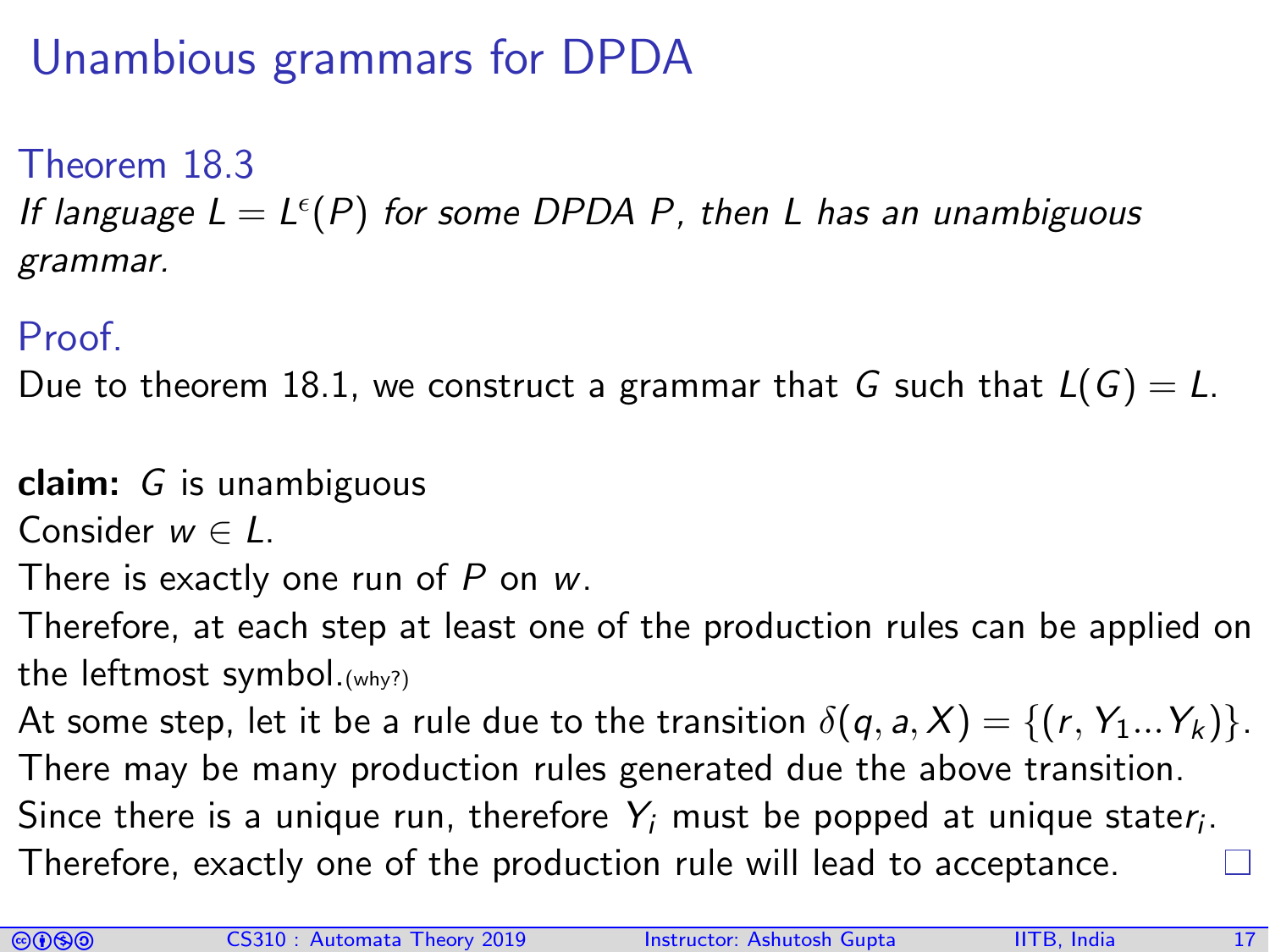## Unambious grammars for DPDA

Theorem 18.4

If language  $L = L(P)$  for some DPDA P, then L has an unambiguous grammar.

### Proof.

Let  $\frac{1}{2}$  be a fresh symbol with respect to L. Consider language L\$. L $$$  has prefix property. (why?)  $LS = L(P')$  for some DPDA  $P'_{\cdot(\text{why?})}$ Due to thereom [18.2,](#page-14-0) there exists DPFA P'' such that  $L\$  = L^{\epsilon}(P''). Due to theorem [18.3,](#page-16-0) there is an unambiguous grammar  $G'$  such that  $L(G') = L$.$ 

We obtain G be turning  $\frac{1}{2}$  into nonterminal and adding a production rule  $\$ \rightarrow \epsilon \text{ in } G'.$  Clearly,  $L(G) = L.$  ...

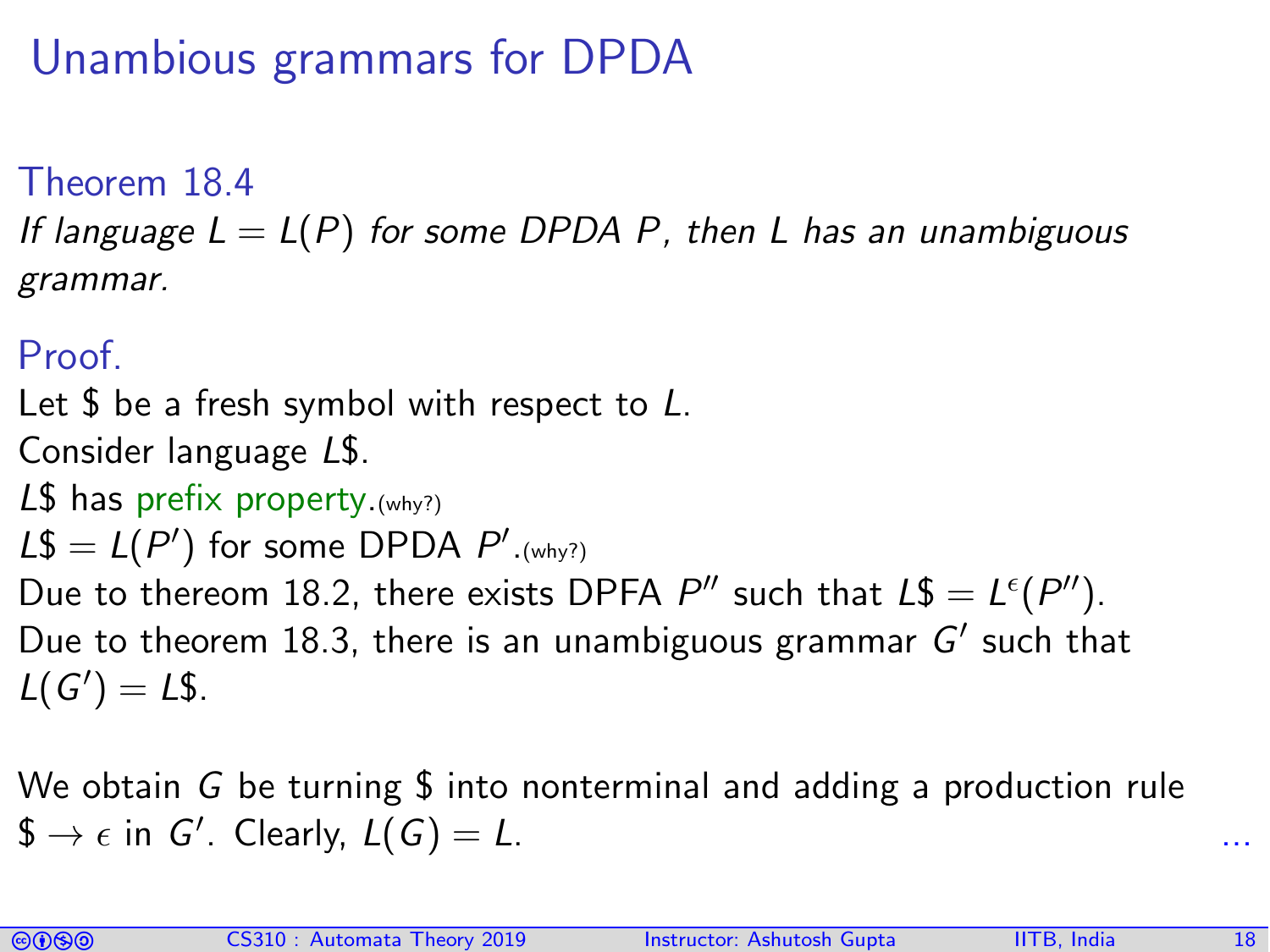### Unambious grammars for DPDA

#### Proof.

Any leftmost derivation in G,  $\oint \rightarrow \epsilon$  would be applied at the end.

All other derivations in the run are same as  $G'.$ Therefore, there can be no choices in the middle of the derivation of G. There is excactly one derivation for \$.

G is unambiguous.